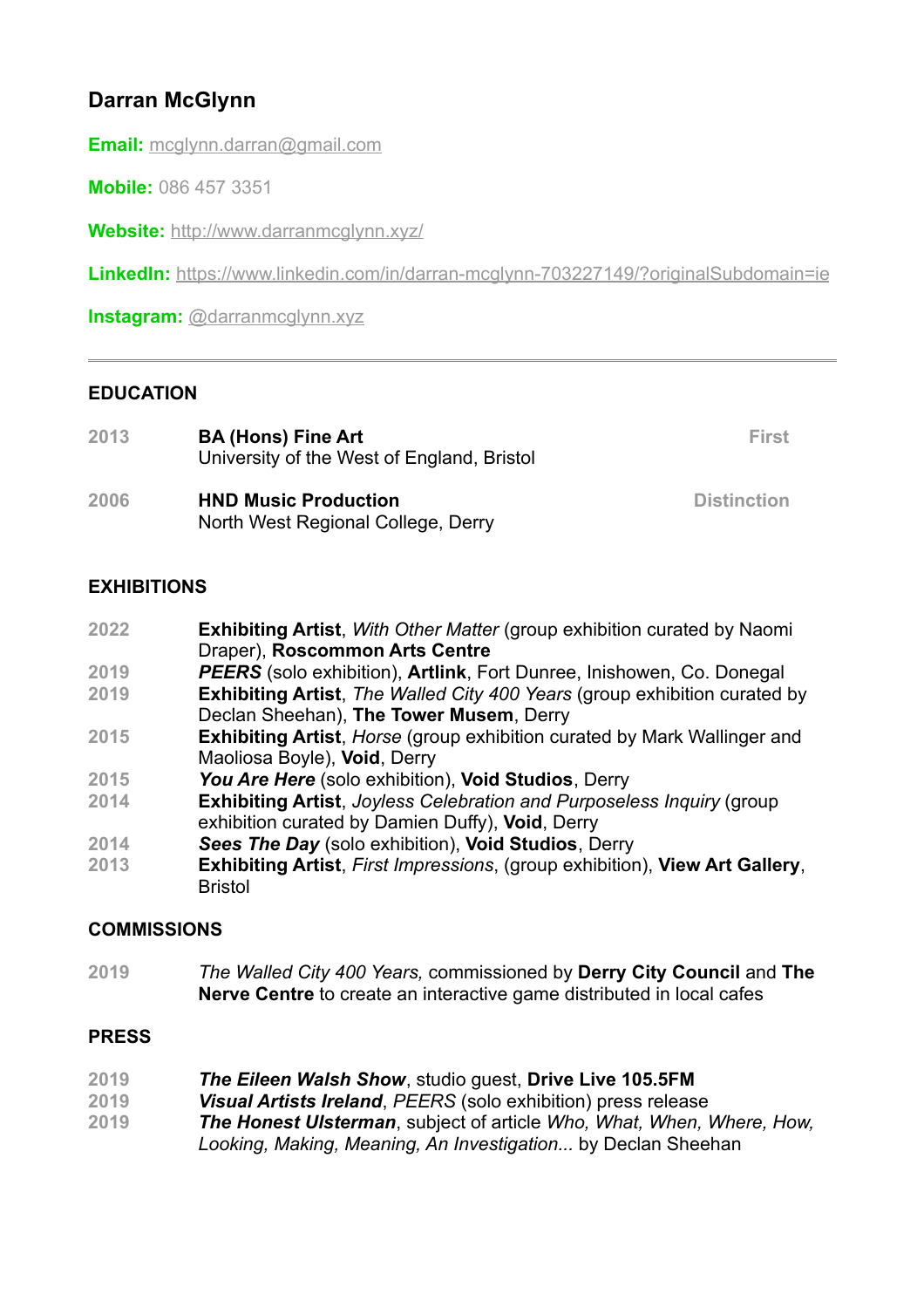#### **TECHNICIAN EXPERIENCE**

**2022 Technician** for *With Other Matter* (group exhibition curated by Naomi Draper), **Roscommon Arts Centre 2021** T**echnician and Art Handler**, Maurice Ward Art Handling, **Limerick City Gallery 2021 Technician** for *There's Nothing Here But Flesh and Bone, There's Nothing More* (curated by Eoin Dara), **TULCA** Festival of Visual Art, Galway **2021 Technician** for *And Yes, daydreamer SurRender*, Helen Hughes (curated by Naomi Draper), **Roscommon Arts Centre 2021 Technician** for *Precarious Freedom: Crowds, Flags, Barriers*, Joy Gerrard, **Galway International Arts Festival 2020 Technician** for *The Law Is A White Dog* (curated by Sarah Browne), **TULCA** Festival of Visual Art, Galway **2020 Technician** for *New Era* (group exhibition curated by Brenda McParland), **Solstice Art Centre**, Navan **2019 Technician** for *Tactical Magic* (curated by Kerry Guinan), **TULCA** Festival of Visual Art, Galway **2019 Technician** for *You Are Made of Stardust,* George Bolster (curated by Brenda McParland), *I Send my Love Along The Boyne* (group exhibition curated by Linda Shevlin) *Dissolving Beyond The Worm Moon*, Bassam Al-Sabah **Solstice Art Centre**, Navan **2019 Technician** for *Mergers & Acquisitions*, Locky Morris (curated by Adrian Kelly), **Glebe House and Gallery**, Churchill, Co. Donegal **2019 Technician** for *Collective View* (exhibition of works from the Arts Council of Ireland Collection curated by Linda Shevlin), **King House**, Roscommon **2019 Technician** for *Once a day everyday all day long*, Locky Morris, **Nerve Visual**, Derry **2019 Assistant Technician** for *Command Lines*, Candida Powell-Williams, *A Visibility Matrix*, Sven Anderson & Gerard Byrne, *Opened Ground*, (featuring Willie Doherty), **VOID**, Derry **2018 Technician** for *Silent Testimony*, Colin Davidson, *The Lost Moment* (group exhibition in association with the Gallery of Photography Dublin), **Nerve Visual**, Derry **2018 Technician** for *Syntonic State* (curated by Linda Shevlin), **TULCA** Festival of Visual Art, Galway **2018 Assistant Technician** for *Portrait of Janus (Divided States)*, Douglas Gordon, *At The Gates of The Music Palace,* Alex Cecchetti, *Architecture of Change*, (group exhibition), **VOID**, Derry **2017 Technician** for *They Call Us The Screamers* (curated by Matt Packer), **TULCA** Festival of Visual Art, Galway **2017 Assistant Technician** for *Collected Shadows* (Hayward Touring Exhibition), Other Scenes, Brigette Zieger (curated by Gregory McCartney) **VOID**, Derry **2016 Assistant Technician** for *Torture,* Andres Serrano, **VOID**, Derry **2015 Assistant Technician** for *Spring Watching Pavilion* (group exhibition) **VOID**, **Derry 2014 Assistant Technician** for *Haunted*, Kelly Richardson (curated by Gregory McCartney), **VOID**, Derry **2013 Assistant Technician** for *Veterans & Psychophonies*, Santiago Sierra, *Far Away, So near...*, Anna Konik, *When I Leave These Landings*, Jonathan Cummings, **VOID**, Derry